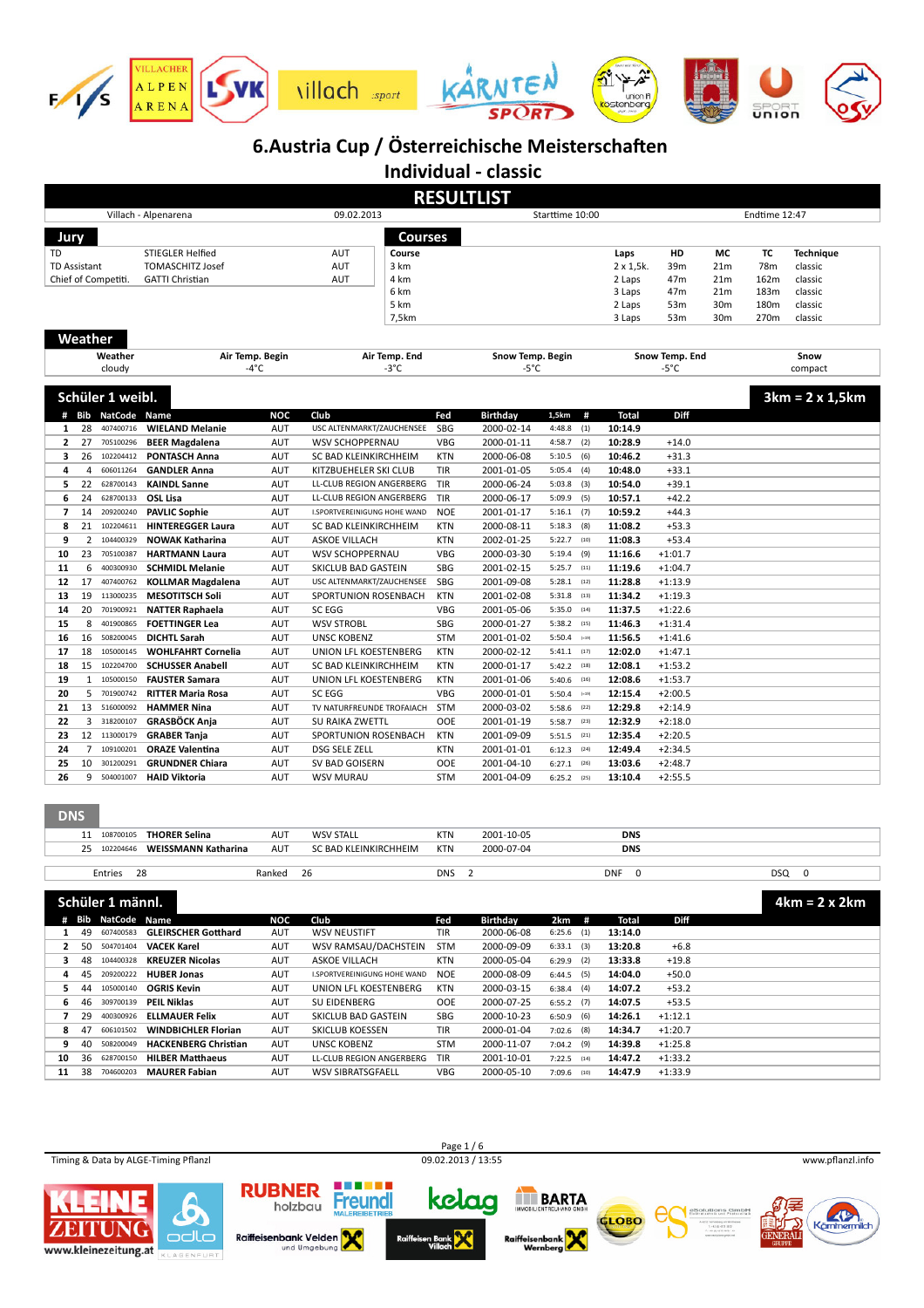

| <b>RESULTLIST</b> |    |                    |                             |            |                                     |            |            |                   |         |           |  |
|-------------------|----|--------------------|-----------------------------|------------|-------------------------------------|------------|------------|-------------------|---------|-----------|--|
|                   |    | <b>Bib NatCode</b> | <b>Name</b>                 | NOC        | Club                                | Fed        | Birthday   | $2km$ #           | Total   | Diff      |  |
| 12                | 42 | 500700586          | <b>AICHMAIER Stefan</b>     | <b>AUT</b> | WERKSPORTVEREINIGUNG EISENERZ       | <b>STM</b> | 2000-01-01 | 7:11.3<br>$(-11)$ | 14:52.3 | $+1:38.3$ |  |
| 13                | 41 | 209200177          | <b>ESLETZBICHLER Martin</b> | <b>AUT</b> | <b>I.SPORTVEREINIGUNG HOHE WAND</b> | <b>NOE</b> | 2001-01-01 | 7:14.7<br>(13)    | 14:59.5 | $+1:45.5$ |  |
| 14                | 39 | 104400300          | <b>GUBESCH Christian</b>    | <b>AUT</b> | <b>ASKOF VILLACH</b>                | <b>KTN</b> | 2000-05-14 | 7:11.3<br>$(-11)$ | 15:08.8 | $+1:54.8$ |  |
| 15                | 35 | 409000323          | <b>WEINBERGER Sebastian</b> | <b>AUT</b> | <b>USC FAISTENAU</b>                | SBG        | 2000-01-19 | 7:25.5<br>(16)    | 15:15.4 | $+2:01.4$ |  |
| 16                | 32 | 606012288          | <b>HOELZL Andrae</b>        | <b>AUT</b> | KITZBUEHELER SKI CLUB               | <b>TIR</b> | 2000-09-24 | 7:24.4<br>(15)    | 15:19.2 | $+2:05.2$ |  |
| 17                | 37 | 607400616          | <b>SCHMID Adrian</b>        | <b>AUT</b> | <b>WSV NEUSTIFT</b>                 | <b>TIR</b> | 2001-04-16 | 7:34.1<br>(19)    | 15:23.3 | $+2:09.3$ |  |
| 18                | 31 | 200500883          | <b>NACHBARGAUER Tobias</b>  | <b>AUT</b> | SKICLUB GOFSTLING-HOCHKAR           | <b>NOE</b> | 2001-04-05 | $7:41.4$ (20)     | 15:42.7 | $+2:28.7$ |  |
| 19                | 43 | 504701402          | <b>SCHLOEGEL Mario</b>      | <b>AUT</b> | WSV RAMSAU/DACHSTEIN                | <b>STM</b> | 2000-06-06 | 7:27.4<br>(18)    | 15:43.9 | $+2:29.9$ |  |
| 20                | 34 | 113000269          | <b>SITTER Leon</b>          | <b>AUT</b> | SPORTUNION ROSENBACH                | KTN        | 2001-01-15 | 7:26.8<br>(17)    | 15:44.1 | $+2:30.1$ |  |
| 21                | 30 | 204700127          | <b>WIESER Philip</b>        | <b>AUT</b> | <b>WSV TRAISEN</b>                  | <b>NOE</b> | 2001-01-01 | 8:01.4<br>(21)    | 16:14.5 | $+3:00.5$ |  |

| <b>SABITZ</b><br>"ZER Morit. | AU <sup>-</sup> | FUNDF<br><b>OFAIACH</b><br>' NATU | <b>STM</b> | 2001<br>.<br>UZ | <b>DNS</b><br>$\sim$ |     |  |
|------------------------------|-----------------|-----------------------------------|------------|-----------------|----------------------|-----|--|
|                              |                 |                                   |            |                 |                      |     |  |
| Entries<br>--                | ⊀anked          | --                                | <b>DNS</b> |                 | <b>DNF</b>           | DSQ |  |

|    |    | Schüler 2 weibl    |                            |            |                              |            |            |               |     |         |           | $4km = 2 \times 2km$ |
|----|----|--------------------|----------------------------|------------|------------------------------|------------|------------|---------------|-----|---------|-----------|----------------------|
|    |    | <b>Bib NatCode</b> | <b>Name</b>                | <b>NOC</b> | Club                         | Fed        | Birthday   | 2km           | #   | Total   | Diff      |                      |
|    | 73 | 104400339          | <b>JUPPE Anna</b>          | <b>AUT</b> | <b>ASKOE VILLACH</b>         | <b>KTN</b> | 1999-09-14 | $6:07.5$ (1)  |     | 13:01.6 |           |                      |
| 2  | 74 | 407400668          | <b>OBERTHALER Kristina</b> | <b>AUT</b> | USC ALTENMARKT/ZAUCHENSEE    | SBG        | 1998-03-29 | $6:13.9$ (2)  |     | 13:08.1 | $+6.5$    |                      |
| з  | 70 | 318200103          | <b>SCHWARZ Magdalena</b>   | <b>AUT</b> | <b>SU RAIKA ZWETTL</b>       | <b>OOE</b> | 1999-03-31 | $6:19.3$ (3)  |     | 13:13.3 | $+11.7$   |                      |
| 4  | 67 | 209200167          | <b>ESLETZBICHLER Nikol</b> | <b>AUT</b> | I.SPORTVEREINIGUNG HOHE WAND | <b>NOE</b> | 1998-06-14 | 6:20.4        | (4) | 13:24.0 | $+22.4$   |                      |
| 5  | 72 | 412600100          | <b>EDLINGER Carina</b>     | <b>AUT</b> | USV FUSCHL AM SEE            | SBG        | 1998-08-13 | $6:38.5$ (6)  |     | 13:33.8 | $+32.2$   |                      |
| 6  | 75 | 400100652          | <b>MACHREICH Magdalena</b> | <b>AUT</b> | <b>SCHIKLUB MARIA ALM</b>    | <b>SBG</b> | 1998-07-14 | $6:26.6$ (5)  |     | 13:33.9 | $+32.3$   |                      |
|    | 71 | 113000178          | <b>GRABER Julia</b>        | <b>AUT</b> | SPORTUNION ROSENBACH         | KTN        | 1998-04-06 | $6:40.8$ (7)  |     | 13:46.1 | $+44.5$   |                      |
| 8  | 69 | 406800337          | <b>ALMHOFER Marlene</b>    | <b>AUT</b> | <b>USV THALGAU</b>           | <b>SBG</b> | 1998-06-01 | $6:53.2$ (10) |     | 14:14.7 | $+1:13.1$ |                      |
| q  | 66 | 105000127          | <b>DUFEK Miriam</b>        | <b>AUT</b> | UNION LFL KOESTENBERG        | <b>KTN</b> | 1998-07-24 | $6:50.7$ (8)  |     | 14:16.1 | $+1:14.5$ |                      |
| 10 | 61 | 516000086          | <b>SABITZER Hannah</b>     | <b>AUT</b> | TV NATURFREUNDE TROFAIACH    | <b>STM</b> | 1999-05-05 | $6:56.1$ (11) |     | 14:18.0 | $+1:16.4$ |                      |
| 11 | 64 | 411800221          | <b>NEUMAIER Karin</b>      | <b>AUT</b> | UNION SV KOPPL SEKTION SKI   | <b>SBG</b> | 1999-04-01 | $6:53.0$ (9)  |     | 14:41.2 | $+1:39.6$ |                      |
| 12 | 68 | 508200039          | <b>DICHTL Sabrina</b>      | <b>AUT</b> | <b>UNSC KOBENZ</b>           | <b>STM</b> | 1998-10-09 | $7:05.9$ (15) |     | 14:41.7 | $+1:40.1$ |                      |
| 13 | 55 | 603500784          | <b>ERHARTER Stefanie</b>   | <b>AUT</b> | <b>SKIKLUB HOPFGARTEN</b>    | <b>TIR</b> | 1999-06-09 | $7:08.0$ (16) |     | 14:43.0 | $+1:41.4$ |                      |
| 14 | 56 | 200500706          | <b>HEIGL Katharina</b>     | <b>AUT</b> | SKICLUB GOESTLING-HOCHKAR    | <b>NOE</b> | 1999-02-17 | $7:14.2$ (17) |     | 14:43.2 | $+1:41.6$ |                      |
| 15 | 52 | 108700125          | <b>LADINIG Carina</b>      | <b>AUT</b> | ASKOE WSV-STALL WILDEGG      | <b>KTN</b> | 1999-06-25 | $7:02.1$ (13) |     | 15:04.8 | $+2:03.2$ |                      |
| 16 | 58 | 409000298          | <b>TRATTLER Corinna</b>    | <b>AUT</b> | <b>USC FAISTENAU</b>         | SBG        | 1998-11-27 | $7:05.3$ (14) |     | 15:10.0 | $+2:08.4$ |                      |
| 17 | 63 | 301200282          | <b>SCHERMANN Melanie</b>   | <b>AUT</b> | SV BAD GOISERN               | <b>OOE</b> | 1999-04-08 | $7:20.8$ (20) |     | 15:22.6 | $+2:21.0$ |                      |
| 18 | 60 | 113000175          | <b>GRABER Sandra</b>       | <b>AUT</b> | SPORTUNION ROSENBACH         | <b>KTN</b> | 1999-02-20 | $6:58.3$ (12) |     | 15:25.5 | $+2:23.9$ |                      |
| 19 | 57 | 412600089          | <b>MOSER Romana</b>        | <b>AUT</b> | USV FUSCHL AM SEE            | SBG        | 1999-01-08 | $7:17.6$ (18) |     | 15:27.8 | $+2:26.2$ |                      |
| 20 | 59 | 606009845          | <b>KOHLREITER Theresa</b>  | <b>AUT</b> | KITZBUEHELER SKI CLUB        | <b>TIR</b> | 1998-08-13 | $7:42.7$ (21) |     | 16:17.4 | $+3:15.8$ |                      |
| 21 | 65 | 306702306          | <b>FUCHS-EISNER Ines</b>   | <b>AUT</b> | SCHIUNION BOEHMERWALD        | <b>OOE</b> | 1999-06-20 | $7:45.0$ (22) |     | 16:24.5 | $+3:22.9$ |                      |
| 22 | 53 | 113000233          | <b>FUGGER Andrea</b>       | <b>AUT</b> | SPORTUNION ROSENBACH         | <b>KTN</b> | 1998-03-13 | $7:56.2$ (23) |     | 16:49.2 | $+3:47.6$ |                      |
| 23 | 62 | 606008005          | <b>BRETTBACHER Miriam</b>  | <b>AUT</b> | KITZBUEHELER SKI CLUB        | <b>TIR</b> | 1998-05-06 | $7:57.5$ (24) |     | 17:02.4 | $+4:00.8$ |                      |
| 24 | 54 | 522800056          | <b>GRILLMAIER Tamara</b>   | <b>AUT</b> | UNION SV FROJACH KATSCH      | <b>STM</b> | 1999-12-04 | $8:04.3$ (25) |     | 17:50.8 | $+4:49.2$ |                      |
|    |    |                    |                            |            |                              |            |            |               |     |         |           |                      |
|    |    | Entries<br>24      |                            | Ranked     | 24                           | DNS 0      |            |               |     | DNF 0   |           | DSQ<br>0             |

|    |       | Schüler 2 männl. |                              |            |                               |            |            |                   |                |         |           | $6km = 3 \times 2km$ |
|----|-------|------------------|------------------------------|------------|-------------------------------|------------|------------|-------------------|----------------|---------|-----------|----------------------|
|    |       | # Bib NatCode    | Name                         | NOC        | Club                          | Fed        | Birthday   | 2km<br>#          | 4km<br>#       | Total   | Diff      |                      |
|    | 1 112 | 309700124        | <b>SCHWENTNER Florian</b>    | AUT        | SU EIDENBERG                  | <b>OOE</b> | 1998-01-30 | 5:49.7<br>(5)     | $11:59.8$ (2)  | 17:44.7 |           |                      |
|    | 2 110 | 108700087        | <b>STEINER Nico</b>          | AUT        | <b>WSV STALL</b>              | <b>KTN</b> | 1998-01-21 | $5:38.2$ (1)      | $11:59.6$ (1)  | 18:11.3 | $+26.6$   |                      |
|    | 3 107 | 412600092        | <b>MRKONJIC Lukas</b>        | <b>AUT</b> | USV FUSCHL AM SEE             | SBG        | 1999-02-22 | 5:45.9<br>(3)     | $12:07.5$ (3)  | 18:18.5 | $+33.8$   |                      |
| 4  | 89    | 401200256        | <b>MUEHLBACHER Fredrik</b>   | <b>AUT</b> | <b>HSV SAALFELDEN</b>         | <b>SBG</b> | 1998-01-30 | (6)<br>5:54.7     | $12:23.6$ (5)  | 18:42.4 | $+57.7$   |                      |
|    | 5 109 | 504701777        | <b>MALLE Georg</b>           | <b>AUT</b> | WSV RAMSAU/DACHSTEIN          | <b>STM</b> | 1998-02-25 | $5:45.6$ (2)      | $12:11.5$ (4)  | 18:42.5 | $+57.8$   |                      |
|    | 6 106 | 104400276        | <b>OBERHAUSER Magnus</b>     | <b>AUT</b> | <b>ASKOE VILLACH</b>          | <b>KTN</b> | 1998-09-27 | (7)<br>5:59.1     | $12:36.9$ (7)  | 18:49.6 | $+1:04.9$ |                      |
|    | 108   | 407400818        | <b>STEINLECHNER Matthias</b> | <b>AUT</b> | USC ALTENMARKT/ZAUCHENSEE     | <b>SBG</b> | 1998-01-15 | 5:47.2<br>(4)     | $12:30.4$ (6)  | 18:57.8 | $+1:13.1$ |                      |
| 8  | 105   | 102204994        | <b>OGERTSCHNIG Manuel</b>    | <b>AUT</b> | SC BAD KLEINKIRCHHEIM         | KTN        | 1999-07-22 | $6:00.3$ (8)      | $12:52.3$ (=8) | 19:21.0 | $+1:36.3$ |                      |
| 9  | 104   | 607400582        | <b>GLEIRSCHER Georg</b>      | AUT        | <b>WSV NEUSTIFT</b>           | <b>TIR</b> | 1999-04-21 | 6:10.7<br>(10)    | $12:52.3$ (=8) | 19:42.3 | $+1:57.6$ |                      |
| 10 | 98    | 105000161        | <b>FRASS Raffael</b>         | <b>AUT</b> | UNION LFL KOESTENBERG         | <b>KTN</b> | 1998-03-23 | 6:17.8<br>(13)    | 13:08.3 (11)   | 19:47.3 | $+2:02.6$ |                      |
| 11 | 102   | 628700144        | <b>KAINDL Tiebbe</b>         | <b>AUT</b> | LL-CLUB REGION ANGERBERG      | <b>TIR</b> | 1999-03-20 | $6:07.8$ (9)      | 13:06.4 (10)   | 19:49.6 | $+2:04.9$ |                      |
| 12 | 96    | 105000172        | POSRATSCHNIG Stephan         | <b>AUT</b> | UNION LFL KOESTENBERG         | KTN        | 1998-01-01 | 6:26.2<br>(15)    | 13:28.8 (14)   | 20:20.0 | $+2:35.3$ |                      |
| 13 | 92    | 409000284        | <b>RESCH Johannes</b>        | <b>AUT</b> | <b>USC FAISTENAU</b>          | SBG        | 1998-04-28 | 6:32.4<br>(17)    | 13:29.2 (15)   | 20:27.9 | $+2:43.2$ |                      |
| 14 | 93    | 400501138        | <b>PICHLER Xaver</b>         | <b>AUT</b> | SKICLUB BISCHOFSHOFEN         | <b>SBG</b> | 1999-04-28 | 6:16.3<br>$(-11)$ | 13:20.7 (12)   | 20:28.4 | $+2:43.7$ |                      |
| 15 | 100   | 504000939        | <b>SCHNEDL Christopher</b>   | AUT        | <b>WSV MURAU</b>              | <b>STM</b> | 1999-01-13 | 6:16.3<br>$(-11)$ | 13:27.3 (13)   | 20:30.6 | $+2:45.9$ |                      |
| 16 | 99    | 500700523        | <b>SCHICHO Christian</b>     | AUT        | WERKSPORTVEREINIGUNG EISENERZ | <b>STM</b> | 1998-08-01 | $6:28.8$ (16)     | 13:41.9 (16)   | 20:48.3 | $+3:03.6$ |                      |

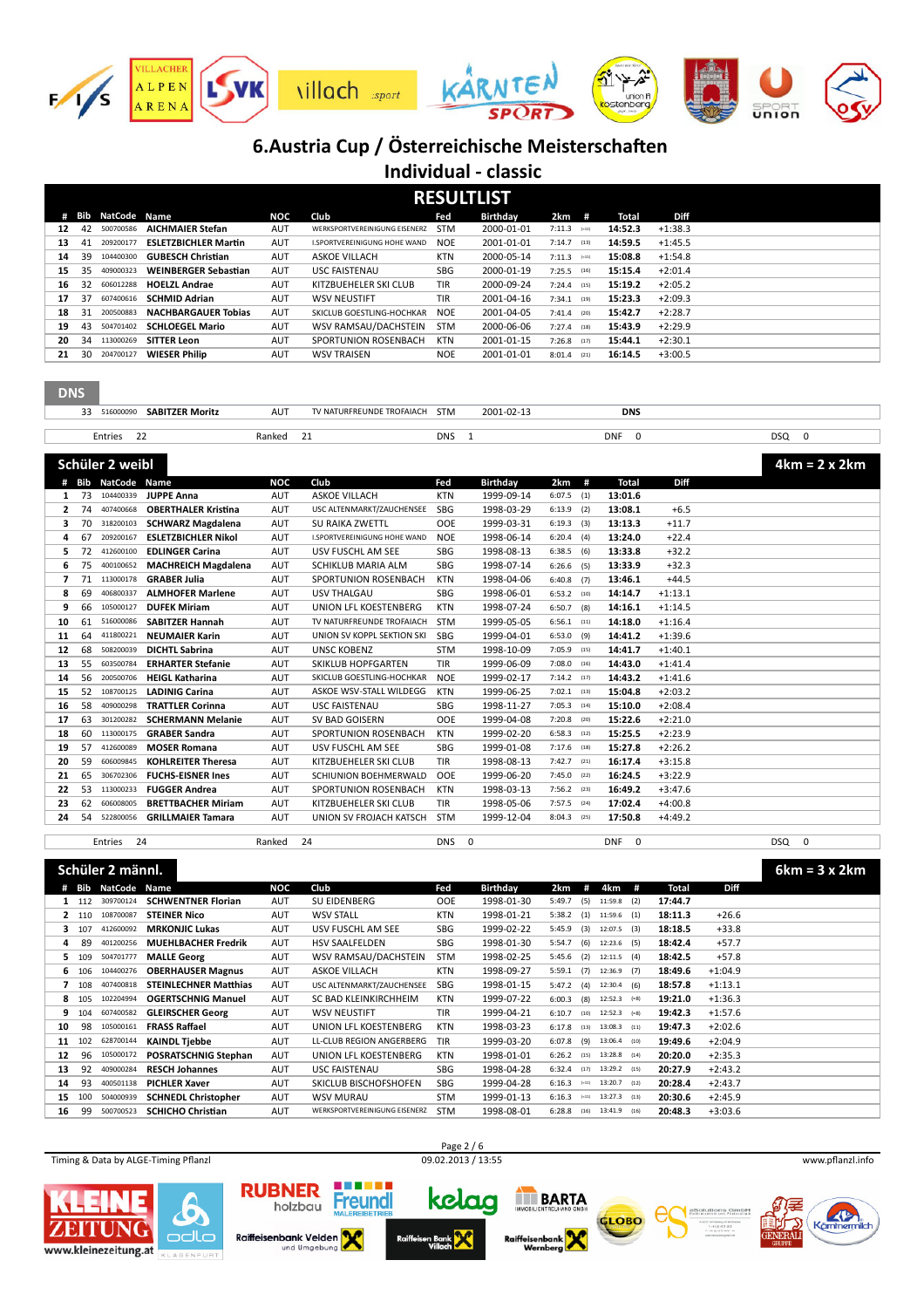

|                                                           |                                                                           |                                                        | <b>RESULTLIST</b>            |                          |                                     |                                       |                                    |                        |                          |  |
|-----------------------------------------------------------|---------------------------------------------------------------------------|--------------------------------------------------------|------------------------------|--------------------------|-------------------------------------|---------------------------------------|------------------------------------|------------------------|--------------------------|--|
| #<br>Bib<br>NatCode<br>Name                               | NOC                                                                       | Club                                                   | Fed                          | Birthday                 | 2km<br>#                            | #<br>4km                              | Total                              | Diff                   |                          |  |
| 87<br>17<br>633600048                                     | <b>HOLZKNECHT Armin</b><br>AUT                                            | "LANGLAUFCLUB LAENGENFELD'                             | TIR                          | 1998-04-30               | 6:25.1<br>(14)                      | 13:45.2<br>(17)                       | 20:56.1                            | $+3:11.4$              |                          |  |
| 18<br>97<br>704900140                                     | <b>VIOLAND Niklas</b><br>AUT                                              | SV SULZBERG                                            | <b>VBG</b>                   | 1999-02-13               | 6:48.8<br>(25)                      | 14:10.5<br>$(-20)$                    | 21:13.0                            | $+3:28.3$              |                          |  |
| 94<br>19<br>301200273                                     | <b>MAHLER Laurin</b><br>AUT                                               | SV BAD GOISERN                                         | OOE                          | 1999-04-18               | 6:41.9<br>(19)                      | 14:08.6<br>(19)                       | 21:26.5                            | $+3:41.8$              |                          |  |
| 20<br>88<br>201100813                                     | <b>BANCALARI Jakob</b><br>AUT                                             | USC LILIENFELD<br>KITZBUEHELER SKI CLUB                | <b>NOE</b>                   | 1999-03-28               | 6:47.0<br>(23)                      | 14:15.7<br>(22)                       | 21:32.8                            | $+3:48.1$              |                          |  |
| 84<br>21<br>606008728<br>95<br>22<br>508200048            | AUT<br><b>EMBACHER Alexander</b><br><b>HACKENBERG Thomas</b><br>AUT       | <b>UNSC KOBENZ</b>                                     | TIR<br><b>STM</b>            | 1998-10-23<br>1999-06-25 | 6:40.5<br>(18)<br>6:46.0<br>$(-20)$ | 14:10.5<br>$(-20)$<br>14:20.3<br>(23) | 21:34.2<br>21:42.5                 | $+3:49.5$<br>$+3:57.8$ |                          |  |
| 23<br>90<br>406800349                                     | <b>WALLINGER Daniel</b><br>AUT                                            | USV THALGAU                                            | <b>SBG</b>                   | 1999-11-26               | 6:49.4<br>(26)                      | 14:33.4<br>(26)                       | 22:03.0                            | $+4:18.3$              |                          |  |
| 24<br>101<br>504701327                                    | <b>PITZER Lucas</b><br>AUT                                                | WSV RAMSAU/DACHSTEIN                                   | <b>STM</b>                   | 1998-09-29               | 6:46.0<br>$(-20)$                   | 14:24.8<br>(25)                       | 22:07.6                            | $+4:22.9$              |                          |  |
| 83<br>25<br>600100764                                     | <b>NASCHBERGER Julian</b><br>AUT                                          | <b>SV ACHENSEE</b>                                     | TIR                          | 1998-05-18               | 7:08.1<br>(29)                      | 14:46.1<br>(27)                       | 22:35.8                            | $+4:51.1$              |                          |  |
| <b>FINK Jakob</b><br>26<br>85<br>704900145                | AUT                                                                       | SV SULZBERG                                            | <b>VBG</b>                   | 1999-09-11               | 7:12.5<br>(30)                      | 14:59.3<br>(29)                       | 22:37.0                            | $+4:52.3$              |                          |  |
| 77<br>27<br>400300869                                     | <b>SALZMANN Christoph</b><br>AUT                                          | SKICLUB BAD GASTEIN                                    | <b>SBG</b>                   | 1999-06-03               | 7:05.0<br>(28)                      | 14:54.1<br>(28)                       | 22:37.8                            | $+4:53.1$              |                          |  |
| 28<br>81<br>113000296                                     | <b>VELIKOGNE Jakob</b><br>AUT                                             | SPORTUNION ROSENBACH                                   | KTN                          | 1999-10-27               | 7:04.5<br>(27)                      | 15:14.3<br>(30)                       | 23:16.5                            | $+5:31.8$              |                          |  |
| 82<br>29<br>606008748                                     | <b>NOECKLER Johann</b><br>AUT                                             | KITZBUEHELER SKI CLUB                                  | TIR                          | 1999-07-19               | 7:19.8<br>(31)                      | 15:29.5<br>(31)                       | 23:23.0                            | $+5:38.3$              |                          |  |
| 30<br>86<br>701900750                                     | <b>FISCHER Tobias</b><br>AUT                                              | SC EGG                                                 | <b>VBG</b>                   | 1998-10-04               | 7:28.5<br>(32)                      | 16:00.5<br>(32)                       | 24:19.1                            | $+6:34.4$              |                          |  |
| 79<br>31<br>105000170                                     | <b>WASSERTHEURER Samuel</b><br>AUT                                        | UNION LFL KOESTENBERG                                  | <b>KTN</b>                   | 1999-12-22               | 8:03.7<br>(33)                      | 16:58.8<br>(33)                       | 25:36.1                            | $+7:51.4$              |                          |  |
| 32<br>76<br>105000168                                     | AUT<br><b>WINDISCH Simon</b>                                              | UNION LFL KOESTENBERG                                  | <b>KTN</b>                   | 1999-04-07               | 8:42.5<br>(34)                      | 18:05.2<br>(34)                       | 26:58.2                            | $+9:13.5$              |                          |  |
| <b>DNF</b>                                                |                                                                           |                                                        |                              |                          |                                     |                                       |                                    |                        |                          |  |
| 111 402300909                                             | AUT<br><b>MAIERHOFER Sebastian</b>                                        | <b>SC LEOGANG</b>                                      | SBG                          | 1998-07-09               | 5:47.0                              |                                       | <b>DNF</b>                         |                        |                          |  |
| <b>DNS</b><br>606013627<br>91                             | <b>KROELL Lukas</b><br><b>AUT</b>                                         | KITZBUEHELER SKI CLUB                                  | <b>TIR</b>                   | 1998-04-03               |                                     |                                       | <b>DNS</b>                         |                        |                          |  |
| 103<br>600200617                                          | <b>POSTL Thomas</b><br><b>AUT</b>                                         | <b>WSV ACHENKIRCH</b>                                  | <b>TIR</b>                   | 1999-03-31               |                                     |                                       | <b>DNS</b>                         |                        |                          |  |
| 35                                                        | Ranked                                                                    | 32                                                     | $\overline{2}$<br><b>DNS</b> |                          |                                     | <b>DNF</b><br>$\mathbf{1}$            |                                    |                        | <b>DSQ</b><br>0          |  |
| Entries                                                   |                                                                           |                                                        |                              |                          |                                     |                                       |                                    |                        |                          |  |
| Jugend I weibl.                                           |                                                                           |                                                        |                              |                          |                                     |                                       |                                    |                        | $5km = 2 \times 2,5km$   |  |
| NatCode<br>Bib<br>Name<br>#                               | <b>NOC</b>                                                                | Club                                                   | Fed                          | <b>Birthday</b>          | 1,2km<br>#<br>4:21.9<br>(15)        | 2,5km<br>7:50.1<br>(12)               | # 3.,7km<br>#<br>12:36.5<br>(12)   | <b>Total</b>           | Diff                     |  |
| 139<br>407400638<br>$\mathbf{1}$<br>132<br>628700145<br>2 | <b>WALCHHOFER Barbara</b><br>AUT<br><b>ACHLEITNER Lisa</b><br><b>AUT</b>  | USC ALTENMARKT/ZAUCHENSEE<br>LL-CLUB REGION ANGERBERG  | SBG<br>TIR                   | 1997-05-20<br>1997-01-18 | 4:20.3<br>(13)                      | 7:58.6<br>(16)                        | 12:48.6<br>(14)                    | 15:53.5<br>16:10.6     | $+17.1$                  |  |
| 3<br>135<br>409600340                                     | <b>PFENNICH Julia</b><br><b>AUT</b>                                       | SKIKLUB MAISHOFEN                                      | SBG                          | 1997-08-24               | 4:21.7<br>(14)                      | 7:55.5<br>(14)                        | 12:55.2<br>(15)                    | 16:22.2                | $+28.7$                  |  |
| 129<br>508200024<br>4                                     | <b>HOCHFELNER Melanie</b><br><b>AUT</b>                                   | <b>UNSC KOBENZ</b>                                     |                              |                          |                                     |                                       |                                    |                        |                          |  |
| 125<br>105000125<br>5.                                    |                                                                           |                                                        |                              |                          | 4:24.3<br>(17)                      | 8:05.8<br>(17)                        | 13:11.9<br>(17)                    |                        |                          |  |
|                                                           | <b>HIERL Sophie</b><br><b>AUT</b>                                         | UNION LFL KOESTENBERG                                  | <b>STM</b><br><b>KTN</b>     | 1997-12-13<br>1997-04-18 | 4:35.1<br>(21)                      | 8:32.2<br>(26)                        | 13:50.2<br>(23)                    | 16:40.1<br>17:35.7     | $+46.6$<br>$+1:42.2$     |  |
| 123<br>400501190<br>6                                     | <b>KOLLER Sandra</b><br>AUT                                               | SKICLUB BISCHOFSHOFEN                                  | SBG                          | 1997-11-14               | 4:42.0<br>(26)                      | 8:33.5<br>(27)                        | 14:03.7<br>(27)                    | 17:54.9                | $+2:01.4$                |  |
| $\overline{ }$<br>116<br>606008710                        | <b>BACHMANN Sonja</b><br><b>AUT</b>                                       | KITZBUEHELER SKI CLUB                                  | TIR                          | 1997-09-12               | 4:52.8<br>(32)                      | 8:50.4<br>(30)                        | 14:39.5<br>(32)                    | 18:45.5                | $+2:52.0$                |  |
| 122<br>405900268<br>8                                     | <b>SCHARTNER Lisa</b><br><b>AUT</b>                                       | UNION SPORTCLUB FLACHAU                                | SBG                          | 1997-06-28               | 4:49.9<br>(29)                      | 8:51.7<br>(31)                        | 14:53.5<br>(34)                    | 18:52.5                | $+2:59.0$                |  |
| 9<br>124<br>105000126<br><b>HIERL Julia</b>               | <b>AUT</b>                                                                | UNION LFL KOESTENBERG                                  | <b>KTN</b>                   | 1997-04-18               | 4:50.4<br>(31)                      | 9:02.5<br>(33)                        | 14:53.1<br>(33)                    | 18:54.5                | $+3:01.0$                |  |
| 118<br>113000185<br>10                                    | <b>JOEBSTL Barbara</b><br>AUT                                             | SPORTUNION ROSENBACH                                   | <b>KTN</b>                   | 1997-06-29               | 5:15.7<br>(35)                      | 9:26.3<br>(35)                        | 15:25.3<br>(35)                    | 19:27.4                | $+3:33.9$                |  |
| Entries<br>10                                             | Ranked                                                                    | 10                                                     | 0<br><b>DNS</b>              |                          |                                     | 0<br>DNF                              |                                    |                        | 0<br>DSQ.                |  |
|                                                           |                                                                           |                                                        |                              |                          |                                     |                                       |                                    |                        |                          |  |
| Jugend I männl.                                           |                                                                           |                                                        |                              |                          |                                     |                                       |                                    |                        | $7,5km = 3 \times 2,5km$ |  |
| NatCode<br># Bib<br>Name                                  | <b>NOC</b>                                                                | Club                                                   | Fed                          | <b>Birthday</b>          | # 3,7km<br>2,5km                    | #                                     | 5km<br>#                           | <b>Total</b>           | Diff                     |  |
| 192<br>401900866<br>$\mathbf{1}$                          | <b>FOETTINGER Michael</b><br>AUT                                          | <b>WSV STROBL</b>                                      | SBG                          | 1997-06-12               | 6:49.5<br>(3)                       | (1)<br>10:59.6                        | 14:07.8<br>(1)                     | 21:20.0                |                          |  |
| 600100640<br>$\mathbf{2}$<br>193                          | <b>MOSER Benjamin</b><br>AUT                                              | SV ACHENSEE                                            | <b>TIR</b>                   | 1997-07-24               | (4)<br>6:56.1                       | (4)<br>11:15.0                        | 14:23.7<br>(3)                     | 21:38.7                | $+18.7$                  |  |
| 3 187<br>304600308                                        | <b>LEODOLTER Philipp</b><br><b>AUT</b>                                    | SC WALDZELL                                            | OOE                          | 1997-08-07               | 6:58.4<br>(6)                       | (2)<br>11:10.9                        | 14:23.2<br>(2)                     | 21:50.5                | $+30.5$                  |  |
| 4 191<br>403401998<br>188<br>606101469<br>5.              | <b>DUCI Patrick</b><br><b>AUT</b><br><b>MOOSMANN Tobias</b><br><b>AUT</b> | <b>SCHIKLUB SAALFELDEN</b><br>SKICLUB KOESSEN          | SBG<br>TIR                   | 1997-01-20<br>1997-04-03 | 7:05.1<br>(7)<br>6:44.6<br>(1)      | 11:29.4<br>(7)<br>11:11.0<br>(3)      | 14:38.8<br>(5)<br>14:27.4<br>(4)   | 21:52.2<br>21:57.0     | $+32.2$<br>$+37.0$       |  |
| 6 189<br>105000120                                        | <b>GATTI Philipp</b><br>AUT                                               | UNION LFL KOESTENBERG                                  | <b>KTN</b>                   | 1997-06-22               | 6:47.8<br>(2)                       | 11:17.3<br>(5)                        | 14:40.7<br>(6)                     | 22:22.3                | $+1:02.3$                |  |
| 7 190<br>209200173                                        | <b>DEISER Felix</b><br>AUT                                                | I.SPORTVEREINIGUNG HOHE WAND                           | <b>NOE</b>                   | 1997-01-03               | 6:58.1<br>(5)                       | 11:28.2<br>(6)                        | 14:48.9<br>(7)                     | 22:32.1                | $+1:12.1$                |  |
| 186<br>8<br>607400539                                     | <b>HAAS Samuel</b><br>AUT                                                 | <b>WSV NEUSTIFT</b>                                    | TIR                          | 1997-12-12               | (8)<br>7:19.5                       | 11:53.6<br>(8)                        | 15:19.7<br>(8)                     | 23:21.6                | $+2:01.6$                |  |
| 183<br>113000174<br>9                                     | <b>GRABER Fabian</b><br><b>AUT</b>                                        | SPORTUNION ROSENBACH                                   | <b>KTN</b>                   | 1997-10-24               | 7:25.7<br>(10)                      | 12:02.9<br>(9)                        | 15:32.4<br>(9)                     | 23:32.4                | $+2:12.4$                |  |
| 182<br>504701086<br>10                                    | <b>VERMEULEN Moran</b><br>AUT                                             | WSV RAMSAU/DACHSTEIN                                   | <b>STM</b>                   | 1997-06-14               | $7:31.9$ (12)                       | 12:24.8<br>(12)                       | 15:52.5<br>(11)                    | 23:56.9                | $+2:36.9$                |  |
| 181<br>508200028<br>11                                    | <b>HOLZEGGER Julian</b><br>AUT                                            | <b>UNSC KOBENZ</b>                                     | <b>STM</b>                   | 1997-04-03               | 7:20.6<br>(9)                       | 12:14.6<br>(11)                       | 15:55.1<br>(12)                    | 24:13.3                | $+2:53.3$                |  |
| 12 185<br>401200279                                       | <b>EBERHARD Maximilian</b><br><b>AUT</b>                                  | HSV SAALFELDEN                                         | SBG                          | 1997-01-02               | 7:38.9<br>(14)                      | 12:38.4<br>$(-14)$                    | 16:15.7<br>(15)                    | 24:19.4                | $+2:59.4$                |  |
| 13 179<br>105000165                                       | <b>BRAUN Luca</b><br>AUT                                                  | UNION LFL KOESTENBERG<br>WERKSPORTVEREINIGUNG EISENERZ | <b>KTN</b>                   | 1997-07-26               | 7:45.3<br>(16)                      | 12:29.9<br>(13)<br>$12:38.4$ (-14)    | 16:09.2<br>(14)<br>16:05.9<br>(13) | 24:38.1                | $+3:18.1$                |  |
| 14 184<br>500700468<br>180<br>309700140<br>15             | <b>LENGAUER Alexander</b><br>AUT<br><b>KOBLMUELLER Florian</b><br>AUT     | SU EIDENBERG                                           | STM<br>OOE                   | 1997-02-08<br>1997-10-24 | $7:34.2$ (13)<br>7:50.9<br>(19)     | 12:49.2<br>(17)                       | 16:30.4<br>(17)                    | 24:51.8<br>24:55.5     | $+3:31.8$<br>$+3:35.5$   |  |
| 16 178<br>500700558                                       | <b>GSPANDL Jan</b><br>AUT                                                 | WERKSPORTVEREINIGUNG EISENERZ                          | STM                          | 1997-09-15               | $7:42.8$ (15)                       | 12:42.9<br>(16)                       | 16:23.4<br>(16)                    | 25:10.5                | $+3:50.5$                |  |
| 175<br>17<br>632800107                                    | <b>DEUSCHL Christian</b><br>AUT                                           | NORDIC TEAM ABSAM                                      | TIR                          | 1997-04-20               | 8:08.3<br>(20)                      | 13:19.1<br>(20)                       | 16:59.7<br>(19)                    | 25:32.0                | $+4:12.0$                |  |
| 18 174<br>632800218                                       | <b>TASCHLER Martin</b><br>AUT                                             | NORDIC TEAM ABSAM                                      | TIR<br>OOE                   | 1997-08-11<br>1997-03-27 | $7:46.3$ (17)<br>7:47.6             | 13:12.4<br>(18)                       | 16:54.5<br>(18)                    | 25:41.4                | $+4:21.4$<br>$+5:16.4$   |  |

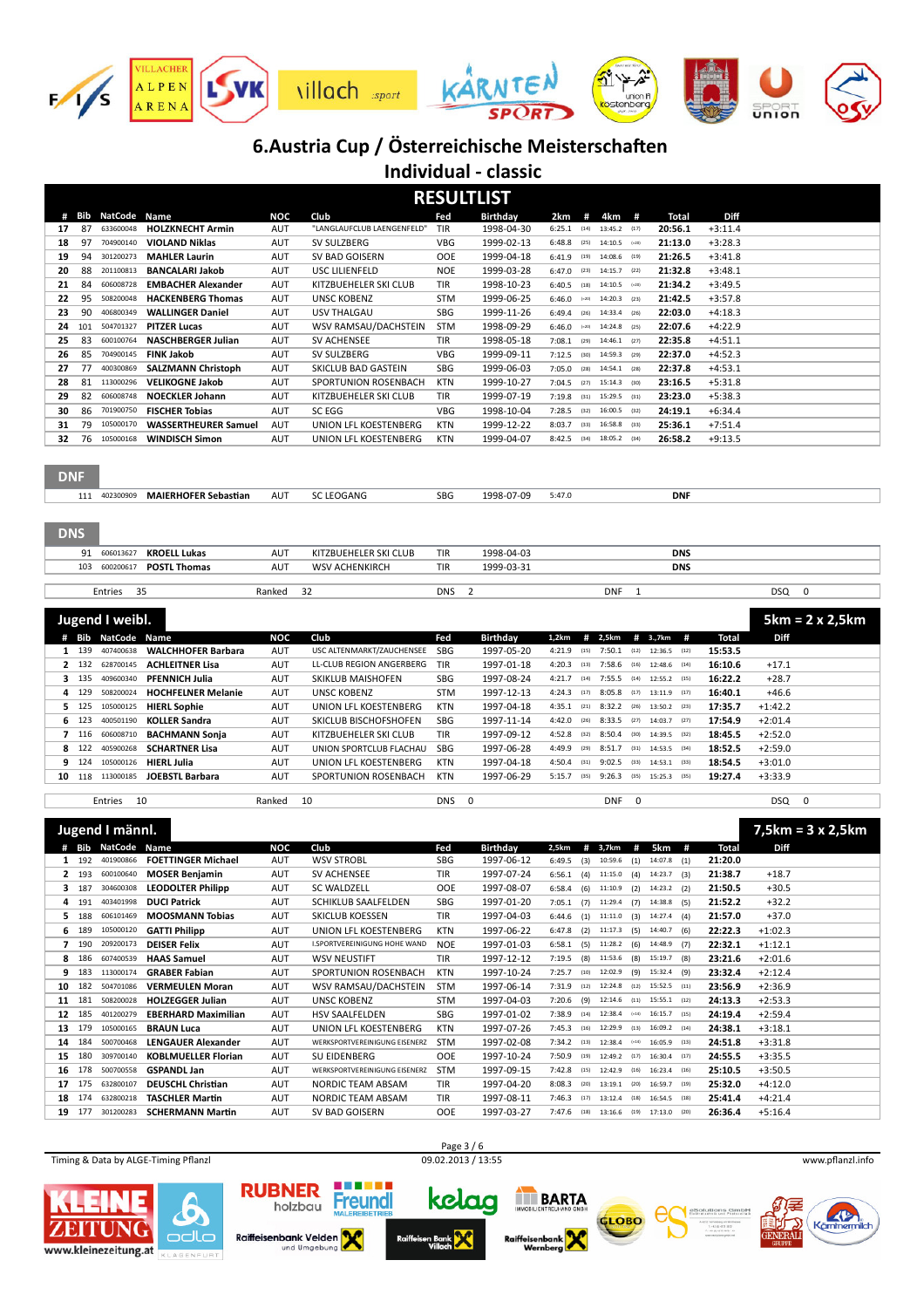

**Individual - classic**

|            |                  |                             |                                  |                   |                                               |                   | <b>RESULTLIST</b>             |               |                                       |                      |                         |                         |                      |                          |
|------------|------------------|-----------------------------|----------------------------------|-------------------|-----------------------------------------------|-------------------|-------------------------------|---------------|---------------------------------------|----------------------|-------------------------|-------------------------|----------------------|--------------------------|
| #          | Bib              | <b>NatCode</b>              | Name                             | <b>NOC</b>        | Club                                          | Fed               | <b>Birthday</b>               | 2,5km         | 3,7km<br>#                            | #                    | 5km<br>#                | Total                   | Diff                 |                          |
|            | 20 172           | 901600106                   | <b>GREMMEL Richard</b>           | AUT               | <b>HSV Pinkafeld</b>                          | <b>BSV</b>        | 1997-01-01                    | 9:02.9        | (21)<br>14:54.5                       | (21)                 | 19:17.9<br>(21)         | 29:32.8                 | $+8:12.8$            |                          |
|            |                  |                             |                                  |                   |                                               |                   |                               |               |                                       |                      |                         |                         |                      |                          |
|            |                  |                             |                                  |                   |                                               |                   |                               |               |                                       |                      |                         |                         |                      |                          |
| <b>DNF</b> |                  |                             |                                  |                   |                                               |                   |                               |               |                                       |                      |                         |                         |                      |                          |
|            |                  |                             | 176 400501113 BEIKIRCHER Philipp | AUT               | SKICLUB BISCHOFSHOFEN                         | SBG               | 1997-07-25                    | 8:45.8        |                                       |                      |                         | <b>DNF</b>              |                      |                          |
|            |                  |                             |                                  |                   |                                               |                   |                               |               |                                       |                      |                         |                         |                      |                          |
|            |                  | Entries                     | 21                               | Ranked            | 20                                            | <b>DNS</b>        | $\mathbf 0$                   |               | <b>DNF</b>                            | $\mathbf{1}$         |                         |                         | <b>DSQ</b>           | $\mathbf 0$              |
|            |                  |                             |                                  |                   |                                               |                   |                               |               |                                       |                      |                         |                         |                      |                          |
|            |                  | Jugend II weibl.            |                                  |                   |                                               |                   |                               |               |                                       |                      |                         |                         |                      | $5km = 2 \times 2,5km$   |
| #          |                  | <b>Bib NatCode</b>          | Name                             | NOC               | Club                                          | Fed               | <b>Birthday</b>               | 1,2km         | #<br>2,5km                            | # 3.,7km             | #                       | <b>Total</b>            | Diff                 |                          |
|            | $= 1 140$        | 701900908                   | <b>BERCHTOLD Jasmin</b>          | AUT               | SC EGG                                        | <b>VBG</b>        | 1996-04-24                    | 3:57.4        | 7:22.0<br>(4)                         | (6)<br>12:02.7       | (6)                     | 15:23.5                 | 0.0                  |                          |
| $=1$       | 143              | 504400356                   | <b>UNTERWEGER Lisa</b>           | AUT               | <b>SC ROTTENMANN</b>                          | <b>STM</b>        | 1995-02-04                    | 4:06.4        | 7:28.7<br>(8)                         | (8)                  | 12:16.0<br>(8)          | 15:23.5                 | 0.0                  |                          |
| з          | 114              | 632800074                   | <b>WEISS Julia</b>               | AUT               | NORDIC TEAM ABSAM                             | TIR               | 1996-08-09                    | 4:06.6        | 7:37.8<br>(9)                         | 12:27.3<br>(10)      | (10)                    | 16:00.2                 | $+36.7$              |                          |
| 4          | 137              | 401900862                   | <b>ZIERLER Tina</b>              | AUT               | <b>WSV STROBL</b>                             | <b>SBG</b>        | 1995-08-13                    | 4:26.4        | 7:57.0<br>(19)                        | (15)                 | 12:55.5<br>(16)         | 16:20.7                 | $+57.2$              |                          |
| 5          | 121              | 401901212                   | <b>LUSCHAN Ina</b>               | AUT               | <b>WSV STROBL</b>                             | <b>SBG</b>        | 1996-11-11                    | 4:35.2        | 8:11.5<br>(22)                        | (19)                 | 13:26.9<br>(19)         | 16:58.6                 | $+1:35.1$            |                          |
| 6          | 128              | 200500599                   | <b>ROSENEDER Theresa</b>         | AUT               | SKICLUB GOESTLING-HOCHKAR                     | <b>NOE</b>        | 1996-03-16                    | 4:31.1        | 8:19.9<br>(20)                        | 13:33.7<br>(21)      | (22)                    | 17:04.9                 | $+1:41.4$            |                          |
| 7          | 130              | 603500717                   | <b>ERHARTER Sabine</b>           | AUT               | <b>SKIKLUB HOPFGARTEN</b>                     | TIR               | 1996-02-15                    | 4:24.2        | 8:11.7<br>(16)                        | (20)                 | 13:29.3<br>(20)         | 17:06.3                 | $+1:42.8$            |                          |
| 8          | 113              | 403401830                   | <b>AIGNER Anna</b>               | AUT               | SCHIKLUB SAALFELDEN                           | <b>SBG</b>        | 1995-02-26                    | 4:39.8        | 8:22.1<br>(24)                        | (22)                 | 13:51.1<br>(24)         | 17:27.5                 | $+2:04.0$            |                          |
| 9          | 126              | 201100805                   | <b>BRANDL Sabrina</b>            | AUT               | USC LILIENFELD                                | <b>NOE</b>        | 1996-12-21                    | 4:37.0        | 8:23.8<br>(23)                        | (23)                 | 13:55.9<br>(26)         | 17:34.9                 | $+2:11.4$            |                          |
| 10         | 131              | 504701511                   | <b>ERHART Johanna</b>            | AUT               | WSV RAMSAU/DACHSTEIN                          | <b>STM</b>        | 1995-02-26                    | 4:41.4        | 8:31.4<br>(25)                        | (25)                 | 13:54.8<br>(25)         | 17:40.1                 | $+2:16.6$            |                          |
| 11         | 119              | 606007296                   | <b>JOECHL Viktoria</b>           | AUT               | KITZBUEHELER SKI CLUB                         | TIR               | 1996-10-15                    | 4:44.8        | 8:36.6<br>(28)                        | (28)                 | 14:08.0<br>(28)         | 17:52.3                 | $+2:28.8$            |                          |
| 12         | 117              | 508200023                   | <b>HOCHFELNER Bianca</b>         | AUT               | <b>UNSC KOBENZ</b>                            | <b>STM</b>        | 1995-01-07                    | 4:55.5        | 8:57.1<br>(33)                        | (32)                 | 14:34.1<br>(30)         | 18:20.6                 | $+2:57.1$            |                          |
| 13         | 120              | 302200361                   | <b>HOCHREITHER Laura</b>         | AUT               | UNION BAD LEONFELDEN                          | <b>OOE</b>        | 1995-07-26                    | 4:43.7        | 8:43.3<br>(27)                        | (29)                 | 14:26.5<br>(29)         | 18:23.2                 | $+2:59.7$            |                          |
|            |                  |                             |                                  |                   |                                               |                   |                               |               |                                       |                      |                         |                         |                      |                          |
|            |                  | Entries                     | 13                               | Ranked            | 13                                            | <b>DNS</b>        | $\mathbf 0$                   |               | <b>DNF</b>                            | $\mathbf 0$          |                         |                         | <b>DSQ</b>           | 0                        |
|            |                  |                             |                                  |                   |                                               |                   |                               |               |                                       |                      |                         |                         |                      |                          |
|            |                  | Jugend II männl.            |                                  |                   |                                               |                   |                               |               |                                       |                      |                         |                         |                      | $7,5km = 3 \times 2,5km$ |
|            |                  |                             |                                  |                   |                                               |                   |                               | 2,5km         |                                       |                      |                         |                         |                      |                          |
|            | Bib<br>$1 \t171$ | <b>NatCode</b><br>105000114 | Name<br><b>GATTI Raphael</b>     | <b>NOC</b><br>AUT | Club<br>UNION LFL KOESTENBERG                 | Fed<br><b>KTN</b> | <b>Birthday</b><br>1995-07-21 | 6:35.6        | #<br>3,7km<br>(1)<br>10:44.8          | #<br>$(1)$ 13:48.2   | 5km<br>#<br>(1)         | <b>Total</b><br>20:43.0 | Diff                 |                          |
|            | 2 170            | 504701350                   | <b>GREINER Christoph</b>         | AUT               | WSV RAMSAU/DACHSTEIN                          | <b>STM</b>        | 1995-07-05                    | 6:35.8        | (2)<br>10:57.2                        | $(3)$ 13:55.3        | (2)                     | 21:11.9                 | $+28.9$              |                          |
|            | 168              | 403401819                   | <b>RIEDLSPERGER Tobias</b>       | AUT               |                                               | <b>SBG</b>        |                               | 6:36.3        | (3)<br>10:51.7                        | (2) 14:02.2          | (3)                     | 21:18.6                 |                      |                          |
| 3<br>4     | 169              | 318200096                   |                                  | AUT               | SCHIKLUB SAALFELDEN<br><b>SU RAIKA ZWETTL</b> | OOE               | 1996-10-08<br>1995-02-14      | 6:56.0        | (8)<br>11:13.5                        | (5)<br>14:24.9       | (5)                     | 21:49.5                 | $+35.6$<br>$+1:06.5$ |                          |
| 5          | 158              |                             | <b>THIER Maximilian</b>          |                   |                                               |                   |                               |               |                                       |                      |                         |                         |                      |                          |
| 6          |                  |                             |                                  |                   |                                               |                   |                               |               |                                       |                      |                         |                         |                      |                          |
|            |                  | 400100610                   | <b>SCHWAIGER Johann</b>          | AUT               | SCHIKLUB MARIA ALM                            | <b>SBG</b>        | 1995-06-16                    | 6:43.0        | (4)<br>11:01.1                        | $(4)$ 14:23.7        | (4)                     | 21:51.6                 | $+1:08.6$            |                          |
|            | 167              | 409000233                   | <b>EBNER Cornelius</b>           | AUT               | <b>USC FAISTENAU</b>                          | <b>SBG</b>        | 1995-04-11                    | 6:59.9        | (13)<br>11:13.9                       | (6)<br>14:27.5       | (6)                     | 21:53.8                 | $+1:10.8$            |                          |
| 7          | 165              | 412600094                   | <b>EDLINGER Julian</b>           | AUT               | USV FUSCHL AM SEE                             | <b>SBG</b>        | 1996-09-18                    | 6:50.9        | (5)<br>11:14.4                        | $(7)$ 14:30.5        | (7)                     | 21:55.0                 | $+1:12.0$            |                          |
| 8          | 163              | 412600093                   | <b>MRKONJIC Markus</b>           | AUT               | USV FUSCHL AM SEE                             | <b>SBG</b>        | 1996-07-26                    | 6:53.2        | (7)<br>11:21.1                        | (9)<br>14:41.4       | (8)                     | 22:13.8                 | $+1:30.8$            |                          |
| 9          | 166              | 407400514                   | <b>STRANGER Thomas</b>           | AUT               | USC ALTENMARKT/ZAUCHENSEE                     | <b>SBG</b>        | 1995-04-15                    | 7:17.4        | 11:39.1<br>(19)                       | (12)                 | 14:58.6<br>(12)         | 22:21.7                 | $+1:38.7$            |                          |
| 10         | 162              | 113000220                   | <b>THALER Sebastian</b>          | AUT               | SPORTUNION ROSENBACH                          | <b>KTN</b>        | 1996-05-28                    | 6:51.1        | (6)<br>11:25.3                        | (10)                 | 14:45.4<br>(10)         | 22:22.8                 | $+1:39.8$            |                          |
| 11         | 160              | 401900740                   | <b>EISL Christopher</b>          | AUT               | <b>WSV STROBL</b>                             | SBG               | 1996-11-13                    | 7:01.1        | (15)<br>11:31.2                       | 14:57.7<br>(11)      | (11)                    | 22:29.2                 | $+1:46.2$            |                          |
| 12         | 159              | 504701158                   | <b>BAUER Daniel</b>              | AUT               | WSV RAMSAU/DACHSTEIN                          | <b>STM</b>        | 1995-03-03                    | 6:56.9        | (9)<br>11:20.8                        | (8)<br>14:43.3       | (9)                     | 22:40.1                 | $+1:57.1$            |                          |
| 13         | 161              | 209200146                   | <b>WALDNER Matti</b>             | AUT               | I.SPORTVEREINIGUNG HOHE WAND                  | <b>NOE</b>        | 1996-10-12                    | 6:59.6        | 11:47.5<br>(12)                       | $(17)$ 15:12.4       | (14)                    | 22:44.7                 | $+2:01.7$            |                          |
| 14         | 164              | 607400542                   | <b>OFER Tobias</b>               | AUT               | <b>WSV NEUSTIFT</b>                           | TIR               | 1996-12-03                    | 6:57.0        | (10)<br>11:44.4                       | (14)                 | 15:01.1<br>(13)         | 22:51.7                 | $+2:08.7$            |                          |
| 15         | 157              | 209200223                   | <b>MAYERHOFER Simon</b>          | AUT               | I.SPORTVEREINIGUNG HOHE WAND                  | <b>NOE</b>        | 1996-06-22                    | 7:24.9        | 12:01.3<br>(20)                       | (19)                 | 15:28.8<br>(19)         | 23:03.1                 | $+2:20.1$            |                          |
| 16         | 156              | 113000162                   | <b>PREIML Michael</b>            | AUT               | SPORTUNION ROSENBACH                          | <b>KTN</b>        | 1996-02-21                    | 7:08.4        | (16)<br>11:46.9                       | (16)                 | 15:21.5<br>(17)         | 23:15.5                 | $+2:32.5$            |                          |
| 17         | 155              | 303400136                   | <b>BERGER-SCHAUER Felix</b>      | AUT               | ASVOE SV ROSENAU                              | <b>OOE</b>        | 1995-01-25                    | 7:00.3        | (14)<br>11:45.1                       | (15)                 | 15:18.6<br>(16)<br>(15) | 23:17.7                 | $+2:34.7$            |                          |
| 18         | 154              | 403402018                   | KRAVANJA Tao                     | AUT               | SCHIKLUB SAALFELDEN                           | <b>SBG</b>        | 1995-03-08                    | 6:58.1        | (11)<br>11:43.0                       | (13)                 | 15:18.0                 | 23:24.0                 | $+2:41.0$            |                          |
| 19         | 150              | 508200027                   | <b>SCHREIMEIER Georg</b>         | AUT               | <b>UNSC KOBENZ</b>                            | <b>STM</b>        | 1996-03-13                    | 7:14.1        | 11:57.8<br>(17)                       | (18)                 | 15:28.0<br>(18)         | 23:32.6                 | $+2:49.6$            |                          |
|            |                  | 20 152 105000131            | GATTI Alexander                  | AUT               | UNION LFL KOESTENBERG                         | KTN               | 1996-03-18                    | $1:11.2$ (18) | 12:07.9                               | (20)                 | 15:38.9                 | 23:48.4                 | +3:05.4              |                          |
|            |                  | 21 151 105000141            | <b>OBERTHALER Dominik</b>        | AUT               | UNION LFL KOESTENBERG                         | KTN               | 1996-06-21                    |               | 7:27.9 (21) 12:23.9 (22) 15:52.1 (21) |                      |                         | 23:49.6                 | $+3:06.6$            |                          |
|            | 22 153           | 105000128                   | <b>DUFEK Sebastian</b>           | AUT               | UNION LFL KOESTENBERG                         | <b>KTN</b>        | 1996-12-06                    | $7:35.2$ (23) | 12:22.7                               | $(21)$ 15:53.4       | (22)                    | 24:01.5                 | $+3:18.5$            |                          |
|            | 23 149           | 500700494                   | <b>GEBHARDT Mario</b>            | AUT               | WERKSPORTVEREINIGUNG EISENERZ                 | <b>STM</b>        | 1996-09-25                    | $7:33.5$ (22) | 13:11.1                               | $(23)$ 17:06.5       | (23)                    | 26:15.1                 | $+5:32.1$            |                          |
|            |                  |                             |                                  | Ranked            | 23                                            | DNS               | 0                             |               | DNF                                   | $\mathbf 0$          |                         |                         | DSQ 0                |                          |
|            |                  | Entries 23                  |                                  |                   |                                               |                   |                               |               |                                       |                      |                         |                         |                      |                          |
|            |                  |                             |                                  |                   |                                               |                   |                               |               |                                       |                      |                         |                         |                      |                          |
|            |                  | <b>Juniorinnen</b>          |                                  |                   |                                               |                   |                               |               |                                       |                      |                         |                         |                      | $5km = 2 \times 2,5km$   |
|            |                  | <b>Bib NatCode Name</b>     |                                  | <b>NOC</b>        | Club                                          | Fed               | <b>Birthday</b>               | 1,2km         | # 2,5km                               | # 3.,7km             | #                       | <b>Total</b>            | Diff                 |                          |
|            | 1 148            | 403000558                   | <b>STADLOBER Teresa</b>          | AUT               | SKIKLUB SPARKASSE RADSTADT                    | SBG               | 1993-02-01                    | 3:42.8        | (1)                                   | $6:52.8$ (1) 11:03.4 | (1)                     | 14:04.6                 |                      |                          |
|            | 2 145            | 318200087                   | <b>SCHWARZ Nathalie</b>          | AUT               | SU RAIKA ZWETTL                               | OOE               | 1993-07-29                    | 4:02.8        | (6)<br>7:21.8                         | $(5)$ 11:50.4        | (4)                     | 14:59.9                 | $+55.3$              |                          |
|            | 3 134            | 113000207                   | <b>HAUSOTT Lisa</b>              | AUT               | SPORTUNION ROSENBACH                          | KTN               | 1994-02-21                    | $4:10.1$ (11) | 7:36.7                                | $(9)$ 12:18.4        | (9)                     | 15:33.6                 | $+1:29.0$            |                          |
| 4          | 144              | 403000805                   | <b>SEEBACHER Anna</b>            | AUT               | SKIKLUB SPARKASSE RADSTADT                    | SBG               | 1994-03-09                    | 4:09.4 (10)   | 7:40.5                                | $(11)$ 12:31.7       | (11)                    | 15:59.2                 | $+1:54.6$            |                          |
|            | 5 133            | 318200091                   | <b>SCHIMPL Sophie</b>            | AUT               | SU RAIKA ZWETTL                               | OOE               | 1994-07-26                    | $4:25.5$ (18) | 8:11.0                                | $(18)$ 13:31.7       | (21)                    | 17:06.6                 | $+3:02.0$            |                          |

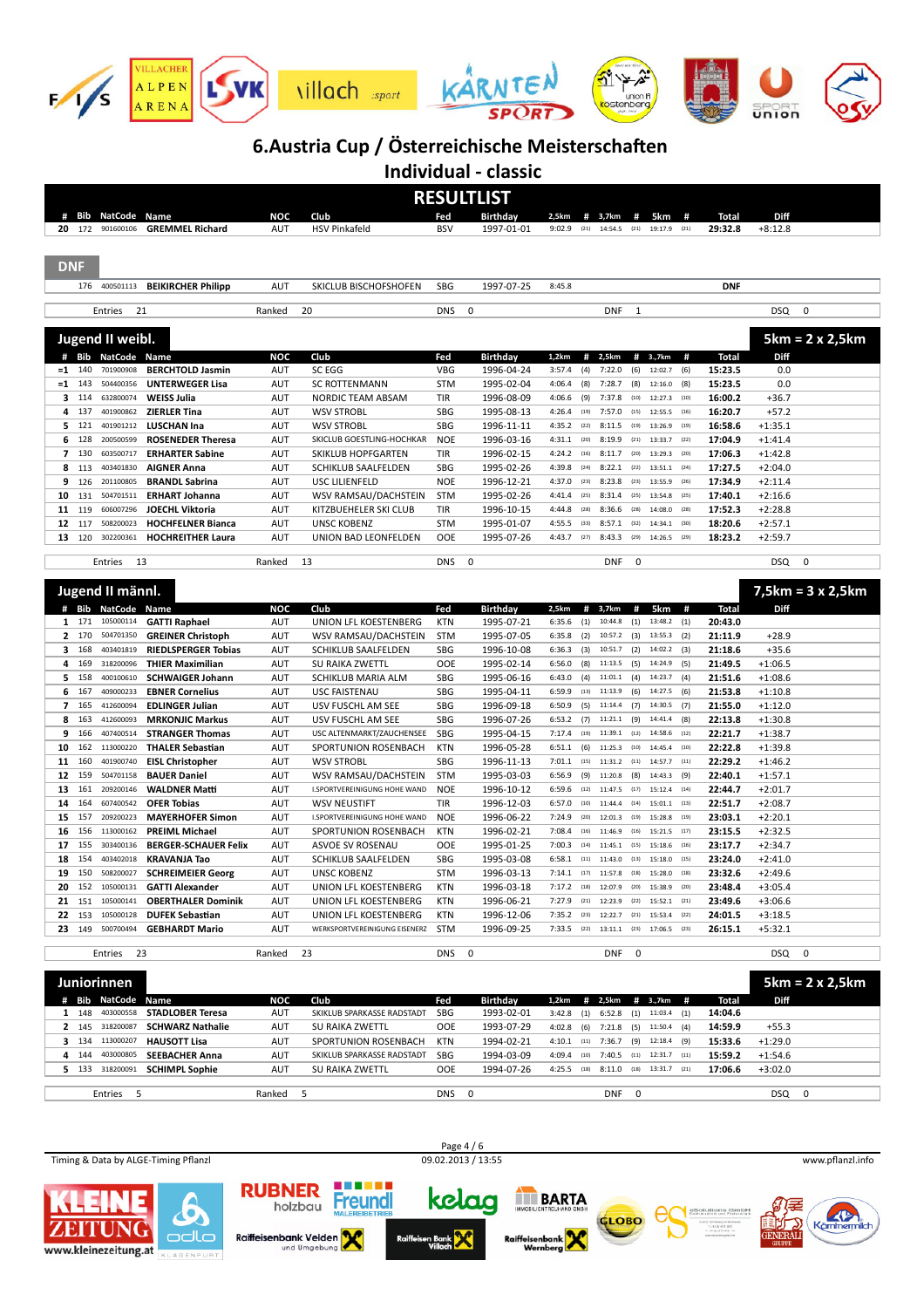

**Individual - classic**

| RI<br>Ш<br>тн<br>SI |  |
|---------------------|--|

|                |                  |                               |                                                 |            |                                               |                   | REJULI LIJI              |                                            |                    |             |                              |      |                    |                        |                         |
|----------------|------------------|-------------------------------|-------------------------------------------------|------------|-----------------------------------------------|-------------------|--------------------------|--------------------------------------------|--------------------|-------------|------------------------------|------|--------------------|------------------------|-------------------------|
|                |                  | # Bib NatCode Name            |                                                 | NOC        | Club                                          | Fed               | <b>Birthday</b>          | 1,2km                                      | # 2,5km # 3.,7km # |             |                              |      | Total              | Diff                   |                         |
|                |                  |                               |                                                 |            |                                               |                   |                          |                                            |                    |             |                              |      |                    |                        |                         |
|                | Junioren         |                               |                                                 |            |                                               |                   |                          |                                            |                    |             |                              |      |                    |                        | $10km = 4 \times 2,5km$ |
|                |                  | # Bib NatCode                 | Name                                            | <b>NOC</b> | Club                                          | Fed               | <b>Birthday</b>          | 2,5km<br>#                                 | 5km                | #           | 7,5km                        | #    | Total              | Diff                   |                         |
|                | 1 242            | 102100158                     | <b>HABENICHT Tobias</b>                         | AUT        | SPORT-UNION KLAGENFURT                        | <b>KTN</b>        | 1993-10-26               | (9)<br>6:18.2                              | 13:10.1            | (10)        | 20:06.3                      | (11) | 26:46.1            |                        |                         |
|                | 2 236            | 308400145                     | <b>KUGLER Simon</b>                             | AUT        | UNION LIEBENAU                                | OOE               | 1994-10-07               | 6:27.8<br>(13)                             | 13:22.7            | (12)        | $20:21.2$ (12)               |      | 27:15.8            | $+29.7$                |                         |
| 3              | 239              | 625200071                     | <b>BLASSNIG Clemens</b>                         | AUT        | UNION ST.VEIT                                 | TIR               | 1993-10-02               | 6:19.1<br>(10)                             | 13:28.0            | (13)        | 20:38.4                      | (13) | 27:36.7            | $+50.6$                |                         |
| 4              | 234              | 113000146                     | <b>KATTNIG Fabian</b>                           | <b>AUT</b> | SPORTUNION ROSENBACH                          | <b>KTN</b>        | 1994-01-13               | 6:38.4<br>(21)                             | 13:45.1            | (18)        | 20:59.1                      | (16) | 27:59.7            | $+1:13.6$              |                         |
| 5              | 237              | 306701433                     | <b>KERN Dominik</b>                             | AUT        | SCHIUNION BOEHMERWALD                         | OOE               | 1993-03-10               | 6:32.4<br>$(-17)$                          | 13:42.3            | (17)        | 21:02.0                      | (18) | 28:01.4            | $+1:15.3$              |                         |
| 6              | 233              | 304600304                     | <b>GOTTHALMSEDER Alexander</b>                  | AUT        | <b>SC WALDZELL</b>                            | OOE               | 1994-05-27               | 6:37.7<br>(20)                             | 13:51.5            | (21)        | 21:09.5                      | (20) | 28:16.4            | $+1:30.3$              |                         |
| $\overline{ }$ | 228              | 207700077                     | <b>SIEGELE Christian</b>                        | AUT        | UNSC MITTERBACH                               | <b>NOE</b>        | 1994-10-01               | 7:00.0<br>(29)                             | 14:20.2            | (24)        | 21:48.3                      | (24) | 29:19.3            | $+2:33.2$              |                         |
| 8              | 229              | 304600306                     | <b>DOPPELREITER Martin</b>                      | <b>AUT</b> | <b>SC WALDZELL</b>                            | OOE               | 1994-07-20               | 6:54.3<br>(25)                             | 14:25.4            | (25)        | 22:10.5                      | (26) | 29:45.2            | $+2:59.1$              |                         |
| 9              | 216              | 606003721                     | <b>NOECKLER Christoph</b>                       | <b>AUT</b> | KITZBUEHELER SKI CLUB                         | TIR               | 1993-02-15               | 6:52.9<br>(24)                             | 14:39.0            | (28)        | 22:40.7                      | (30) | 30:08.0            | $+3:21.9$              |                         |
| 10             | 230              | 306701741                     | <b>STADLBAUER Sebastian</b>                     | <b>AUT</b> | SCHIUNION BOEHMERWALD                         | OOE               | 1994-02-12               | 6:58.0<br>(27)                             | 14:41.3            | (30)        | 22:41.1                      | (31) | 30:25.6            | $+3:39.5$              |                         |
| 11             | 226              | 201100760                     | <b>LATTNER Manuel</b>                           | <b>AUT</b> | USC LILIENFELD                                | <b>NOE</b>        | 1993-12-17               | 6:58.7<br>(28)                             | 14:52.9            | (32)        | 23:23.3                      | (32) | 31:33.6            | $+4:47.5$              |                         |
| 12             | 224              | 407400487                     | <b>JAEGER Christian</b>                         | <b>AUT</b> | USC ALTENMARKT/ZAUCHENSEE                     | SBG               | 1994-07-26               | 7:00.5<br>(30)                             | 15:18.2            | (33)        | 23:49.4                      | (35) | 32:03.8            | $+5:17.7$              |                         |
| 13             | 206              | 113000201                     | <b>BIN Angelo Roberto</b>                       | <b>AUT</b> | SPORTUNION ROSENBACH                          | KTN               | 1994-06-08               | 7:47.0<br>(43)                             | 16:00.9            | (42)        | 24:07.6                      | (40) | 32:08.3            | $+5:22.2$              |                         |
| 14             | 214              | 318200084                     | <b>ENZENHOFER Matthias</b>                      | <b>AUT</b> | SU RAIKA ZWETTL                               | OOE               | 1994-04-12               | 7:50.8<br>(45)                             | 16:04.0            | $(-43)$     | 24:37.7                      | (44) | 33:04.4            | $+6:18.3$              |                         |
|                |                  |                               |                                                 |            |                                               |                   |                          |                                            |                    |             |                              |      |                    |                        |                         |
|                |                  |                               |                                                 |            |                                               |                   |                          |                                            |                    |             |                              |      |                    |                        |                         |
| <b>DNS</b>     |                  |                               |                                                 |            |                                               |                   |                          |                                            |                    |             |                              |      |                    |                        |                         |
|                |                  |                               |                                                 |            |                                               |                   |                          |                                            |                    |             |                              |      |                    |                        |                         |
|                | 199              |                               | 504701041 STOCKER Benjamin                      | <b>AUT</b> | WSV RAMSAU/DACHSTEIN                          | <b>STM</b>        | 1993-03-10               |                                            |                    |             |                              |      | <b>DNS</b>         |                        |                         |
|                |                  | Entries<br>15                 |                                                 | Ranked     | 14                                            | <b>DNS</b>        | $\mathbf{1}$             |                                            | <b>DNF</b>         | $\mathbf 0$ |                              |      |                    | DSQ                    | 0                       |
|                |                  |                               |                                                 |            |                                               |                   |                          |                                            |                    |             |                              |      |                    |                        |                         |
|                |                  | Allg. Damen                   |                                                 |            |                                               |                   |                          |                                            |                    |             |                              |      |                    |                        |                         |
|                |                  |                               |                                                 |            |                                               |                   |                          |                                            |                    |             |                              |      |                    |                        | $5km = 2 \times 2,5km$  |
|                | # Bib            | <b>NatCode</b>                | Name                                            | <b>NOC</b> | Club                                          | Fed               | <b>Birthday</b>          | 1,2km<br>#                                 | 2,5km              |             | # 3.,7km                     | #    | <b>Total</b>       | Diff                   |                         |
| $\mathbf{1}$   | 146              | 113000074                     | <b>MUSCHET Kerstin</b>                          | <b>AUT</b> | SPORTUNION ROSENBACH                          | <b>KTN</b>        | 1988-12-25               | 3:48.2<br>(2)                              | 6:55.8             | (2)         | 11:13.9                      | (2)  | 14:14.5            |                        |                         |
| $\overline{2}$ | 147              | 400300535                     | <b>MAYERHOFER Veronika</b>                      | <b>AUT</b> | <b>SKIKLUB BAD GASTEIN</b>                    | SBG               | 1992-07-10               | 3:49.3<br>(3)                              | 7:11.5             | (3)         | 11:28.5                      | (3)  | 14:42.1            | $+27.6$                |                         |
| 3              | 138              | 302200288                     | <b>EDELBAUER Sandra</b>                         | <b>AUT</b> | UNION BAD LEONFELDEN                          | <b>OOE</b>        | 1992-10-03               | 4:05.9<br>(7)                              | 7:27.1             | (7)         | 12:09.8                      | (7)  | 15:28.1            | $+1:13.6$              |                         |
| 4              | 141              | 504000388                     | <b>FLECKER Maria</b>                            | <b>AUT</b> | <b>WSV MURAU</b>                              | <b>STM</b>        | 1992-09-06               | 4:17.5<br>(12)                             | 7:50.8             | (13)        | 12:47.3                      | (13) | 16:06.6            | $+1:52.1$              |                         |
|                | 5 115            | 606004252                     | <b>EHRENSPERGER Simone</b>                      | <b>AUT</b> | KITZBUEHELER SKI CLUB                         | TIR               | 1990-12-03               | 5:26.3<br>(36)                             | 9:42.7             | (36)        | 16:01.1                      | (36) | 20:06.4            | $+5:51.9$              |                         |
|                |                  |                               |                                                 |            |                                               |                   |                          |                                            |                    |             |                              |      |                    |                        |                         |
|                |                  |                               |                                                 |            |                                               |                   |                          |                                            |                    |             |                              |      |                    |                        |                         |
|                |                  | 5<br>Entries                  |                                                 | Ranked     | 5                                             | <b>DNS</b>        | 0                        |                                            | <b>DNF</b>         | 0           |                              |      |                    | DSQ                    | 0                       |
|                |                  |                               |                                                 |            |                                               |                   |                          |                                            |                    |             |                              |      |                    |                        |                         |
|                |                  | Allg. Herren                  |                                                 |            |                                               |                   |                          |                                            |                    |             |                              |      |                    |                        | $10km = 4 \times 2,5km$ |
|                | # Bib            | <b>NatCode</b>                | Name                                            | <b>NOC</b> | Club                                          | Fed               | <b>Birthday</b>          | 2,5km<br>#                                 | 5km                | #           | 7,5km                        | #    | Total              | Diff                   |                         |
| 1              | 249              | 403401395                     | <b>TRITSCHER Bernhard</b>                       | <b>AUT</b> | <b>SCHIKLUB SAALFELDEN</b>                    | <b>SBG</b>        | 1988-04-25               | (1)<br>5:56.0                              | 12:25.1            | (1)         | 19:01.9                      | (1)  | 25:38.5            |                        |                         |
| $\mathbf{2}$   | 248              | 704900078                     | <b>HERBURGER Aurelius</b>                       | <b>AUT</b> | SV SULZBERG                                   | <b>VBG</b>        | 1990-03-12               | 6:19.3<br>(11)                             | 12:54.9            | (2)         | 19:31.7                      | (2)  | 26:06.1            | $+27.6$                |                         |
| 3              | 241              | 403000557                     | <b>STADLOBER Luis</b>                           | <b>AUT</b> | SKIKLUB SPARKASSE RADSTADT                    | SBG               | 1991-07-23               | 6:14.1<br>(6)                              | 12:57.4            | (5)         | 19:49.7                      | (3)  | 26:23.4            | $+44.9$                |                         |
| 4              | 247              | 509700198                     | <b>HAUKE Max</b>                                | <b>AUT</b> | WSV SEKT.SKI LIEZEN                           | <b>STM</b>        | 1992-08-28               | 6:16.0<br>(8)                              | 13:08.0            | (9)         | 20:02.8                      | (9)  | 26:33.3            | $+54.8$                |                         |
| 5              | 246              | 504701234                     | <b>LIEDERER Niklas</b>                          | <b>AUT</b> | WSV RAMSAU/DACHSTEIN                          | <b>STM</b>        | 1991-09-22               | 6:12.8<br>(5)                              | 12:57.3            | (4)         | 19:50.1                      | (4)  | 26:41.6            | $+1:03.1$              |                         |
| 6              | 240              | 606009384                     | <b>EBNER Thomas</b>                             | <b>AUT</b> | KITZBUEHELER SKI CLUB                         | TIR               | 1986-02-14               | 6:15.3<br>(7)                              | 13:04.6            | (8)         | 19:58.0                      | (7)  | 26:41.9            | $+1:03.4$              |                         |
| $\overline{7}$ | 245              | 403401643                     | <b>HIRNER Manuel</b>                            | <b>AUT</b> | SCHIKLUB SAALFELDEN                           | SBG               | 1985-02-07               | (2)<br>6:10.6                              | 13:02.6            | (7)         | 19:58.4                      | (8)  | 26:45.5            | $+1:07.0$              |                         |
| 8              | 243              | 704900083                     | <b>BALDAUF Dominik</b>                          | <b>AUT</b> | SV SULZBERG                                   | <b>VBG</b>        | 1992-04-23               | (3)<br>6:11.5                              | 12:59.0            | (6)         | 19:57.1                      | (6)  | 26:47.3            | $+1:08.8$              |                         |
| 9              | 196              | 113000041                     | <b>MESOTITSCH Martin</b>                        | AUT        | SPORTUNION ROSENBACH                          | KTN               | 1983-01-19               | 6:28.8<br>(15)                             | 13:30.9            | (14)        | 20:40.9                      | (14) | 27:36.6            | $+1:58.1$              |                         |
| 10             | 219              | 113000070                     | <b>SCHUSTER Stefan</b>                          | AUT        | SPORTUNION ROSENBACH                          | KTN               | 1988-08-11               | 6:40.1<br>(22)                             | 13:45.4            | (19)        | 20:56.4                      | (15  | 27:59.2            | $+2:20.7$              |                         |
| 11             | 238              | 504701257                     | <b>PLESSNITZER Kevin</b>                        | <b>AUT</b> | WSV RAMSAU/DACHSTEIN                          | <b>STM</b>        | 1992-08-13               | 6:30.5<br>(16)                             | 13:38.4            | (15)        | $21:00.1$ (17)               |      | 28:08.0            | $+2:29.5$              |                         |
| 12             | 221              | 504701232                     |                                                 | AUT        |                                               | <b>STM</b>        | 1988-09-04               | 6:32.4<br>$(-17)$                          | 13:41.9            | (16)        | 21:05.6                      | (19) | 28:30.5            |                        |                         |
|                |                  |                               | <b>LIEDERER Jan-Merlin</b>                      |            | WSV RAMSAU/DACHSTEIN                          |                   |                          | $6:32.9$ (19)                              | 13:47.6            | (20)        | $21:15.9$ (21)               |      |                    | $+2:52.0$              |                         |
|                |                  | 13 204 105000159<br>113000024 | PINTER Jürgen                                   | AUT        | UNION LFL KOESTENBERG                         | KTN               | 1979-03-30               | (32)                                       | 14:46.1            | (31)        | 22:28.9                      | (29) | 28:40.1            | $+3:01.6$              |                         |
|                | 14 220           |                               | <b>STANDMANN Johann</b>                         | AUT        | SPORTUNION ROSENBACH                          | KTN               | 1963-04-11               | 7:06.1<br>$7:31.0$ (40)                    | 15:33.2            | (36)        |                              |      | 29:57.4            | $+4:18.9$              |                         |
|                | 15 213           | 606003406                     | <b>EHRENSPERGER Toni</b>                        | AUT        | KITZBUEHELER SKI CLUB                         | TIR               | 1962-03-29               |                                            |                    |             | 23:48.9 (34)                 |      | 31:52.7            | $+6:14.2$              |                         |
|                | 16 203           | 803500195                     | <b>VOGEL Christian</b>                          | AUT        | Nordischer Skiclub Wien                       | <b>WIE</b>        | 1971-01-01               | 7:25.2 (36)                                | 15:37.4            | (38)        | 23:53.0 (36)                 |      | 31:56.4            | $+6:17.9$              |                         |
|                | 17 215           | 113000112                     | <b>WEISS Luka</b>                               | AUT        | SPORTUNION ROSENBACH                          | <b>KTN</b>        | 1987-09-21               | $7:23.3$ (35)                              | 15:34.2            | (37)        | 23:53.5 (37)                 |      | 32:02.9            | $+6:24.4$              |                         |
|                | 18 218           | 113000097                     | <b>FUGGER Matthias</b>                          | AUT        | SPORTUNION ROSENBACH                          | <b>KTN</b>        | 1991-04-13               | 7:30.6 (39)                                | 15:44.2            | (39)        | 23:57.0 (38)                 |      | 32:08.7            | $+6:30.2$              |                         |
|                | 19 202           | 102100137                     | <b>LINDSBERGER Toni</b>                         | AUT        | TURN-U. SPORTUNION KLAGENFURT                 | <b>KTN</b>        | 1962-04-07               | 7:29.9 (38)                                | 15:33.0            | (35)        | 23:47.0 (33)                 |      | 32:09.6            | $+6:31.1$              |                         |
|                | 20 197           | 113000170                     | <b>KUMMER Friedrich</b>                         | AUT        | SPORTUNION ROSENBACH                          | KTN               | 1969-10-28               | $7:48.0$ (44)                              | 15:58.9            | (41)        | 24:09.2 (42)                 |      | 32:09.8            | $+6:31.3$              |                         |
|                | 21 211           | 105000160                     | <b>FRASS Wolfgang</b>                           | AUT        | UNION LFL KOESTENBERG                         | <b>KTN</b>        | 1968-01-18               | $7:20.8$ (34)                              | 15:32.6            | (34)        | 23:57.5 (39)                 |      | 32:15.3            | $+6:36.8$              |                         |
|                | 22 209           | 606013295                     | <b>EGGER Christian</b>                          | AUT        | KITZBUEHELER SKI CLUB                         | TIR               | 1967-12-18               | $7:40.8$ (41)                              | 16:04.0            | $(-43)$     | 24:27.5 (43)                 |      | 32:42.2            | $+7:03.7$              |                         |
|                | 23 212           | 606002617                     | <b>NOECKLER Hannes</b>                          | AUT        | KITZBUEHELER SKI CLUB                         | TIR               | 1988-03-14               | $7:44.4$ (42)                              | 16:10.2            | (45)        | 25:28.1 (45)                 |      | 34:31.7            | $+8:53.2$              |                         |
|                | 24 201           | 105000166                     | <b>TRANINGER Stefan-Martin</b>                  | AUT        | UNION LFL KOESTENBERG                         | KTN               | 1968-05-22               | $8:07.9$ (49)                              | 16:57.7            | (47)        | 25:51.9 (46)                 |      | 34:38.0            | $+8:59.5$              |                         |
|                | 25 194           | 109100165                     | <b>WUTTE Toni</b>                               | AUT        | DSG SELE ZELL                                 | <b>KTN</b>        | 1958-01-18               | $8:04.8$ (48)                              | 16:58.8            | (48)        | $26:01.8$ (47)               |      | 34:41.4            | $+9:02.9$              |                         |
| 26             | 207              | 606002713                     | <b>EMBACHER Klaus</b>                           | AUT        | KITZBUEHELER SKI CLUB                         | TIR               | 1962-03-01               | $8:04.0$ (46)                              | 17:06.3            | (49)        | 26:05.7 (49)                 |      | 34:56.0            | $+9:17.5$              |                         |
|                | 27 195<br>28 210 | 113000260<br>606002479        | <b>JENULL Dieter</b><br><b>GIANMOENA Hannes</b> | AUT<br>AUT | SPORTUNION ROSENBACH<br>KITZBUEHELER SKI CLUB | <b>KTN</b><br>TIR | 1966-06-12<br>1963-02-24 | 8:08.4<br>(50)<br>8:19.9 (51) 17:11.5 (50) | 16:53.3            | (46)        | 26:08.9 (50)<br>26:05.0 (48) |      | 35:04.6<br>35:06.0 | $+9:26.1$<br>$+9:27.5$ |                         |

Timing & Data by ALGE-Timing Pflanzl **Exercise 20.02.2013** / 13:55 www.pflanzl.info



kelaa





Raiffeisenbank Velden n Bank

Freundl

**NE BARTA** Raiffeise